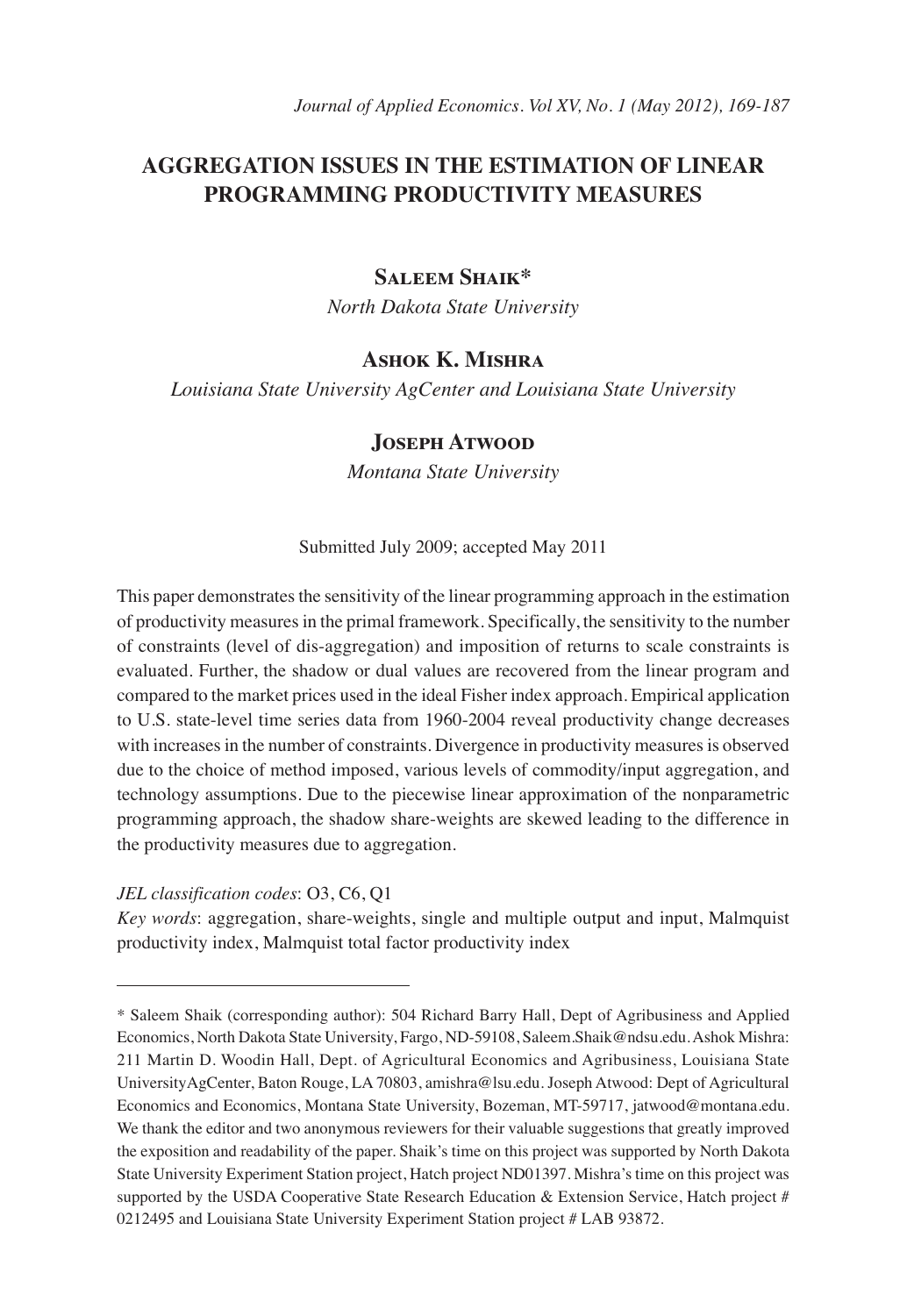## **I. Introduction**

The linear programming (LP) approach has gained popularity since the early 1990s due to its ability to impose little a priori functional form, handle multiple outputsinputs without the need of price data, and accommodate weak and strong disposability assumptions. However, the LP approach, due to its piecewise linear approximation of the technology or theoretical frontier, is conditioned by the number of decision making units (DMU) and the number of constraints (in our case the level of input and output aggregation) in the model. The sensitivity of LP efficiency measures due to output and input aggregation has been established (Thomas and Tauer 1994; Tauer and Hanchar 1995; and Shaik 2007) and referred to as the "curse of dimensionality" problem (see, e.g., Thanassoulis et al. 2008: 320). The "curse of dimensionality" problem associated with an increase in the number of constraints (or level of disaggregation), leads to an increase or decrease in the number of reference points resulting in a decrease or increase in the efficiency and productivity measures. These aggregation issues have been addressed in the literature (Blackorby and Russell 1999; Färe and Zelenyuk 2003; and Simar and Zelenyuk 2003) with the use of dual input, output prices. However, explaining the aggregation issue in the primal framework without the explicit or implicit use of dual or shadow price is challenging.

This paper addresses the "curse of dimensionality" issue by demonstrating that the problem may be due to the shadow or dual values recovered from the constraints of the LP approach. The dual values of the LP constraints should reflect technology and economic behavior of individual DMUs (or states in this case). Theoretically (Caves, Christensen and Diewert 1982a and 1982b), the computation of productivity measures involves the use of market prices in the case of the ideal Fisher index approach, marginal product in the case of the parametric approach, and shadow or dual values in the case of LP approach. We also demonstrate the shadow or dual values recovered from the LP constraints depend on how the return to scale constraint is imposed in the estimation of the LP productivity measures. The input-based Malmquist productivity index (IMP) or output-based Malmquist productivity index (OMP) impose constant returns to scale (CRS) or variable returns to scale (VRS) restrictions simultaneously in the input and output constraints (see Färe et al. 1994; Färe et al. 1998; and Grifell-Tatje and Lovell 1995). In contrast, the Malmquist total factor productivity (MTFP) index model (see Bjurek 1996) imposes constant returns to scale independently in input and output constraints. Other advantages of the MTFP index (a Hicks-Moorsteen type index) over the standard Malmquist productivity